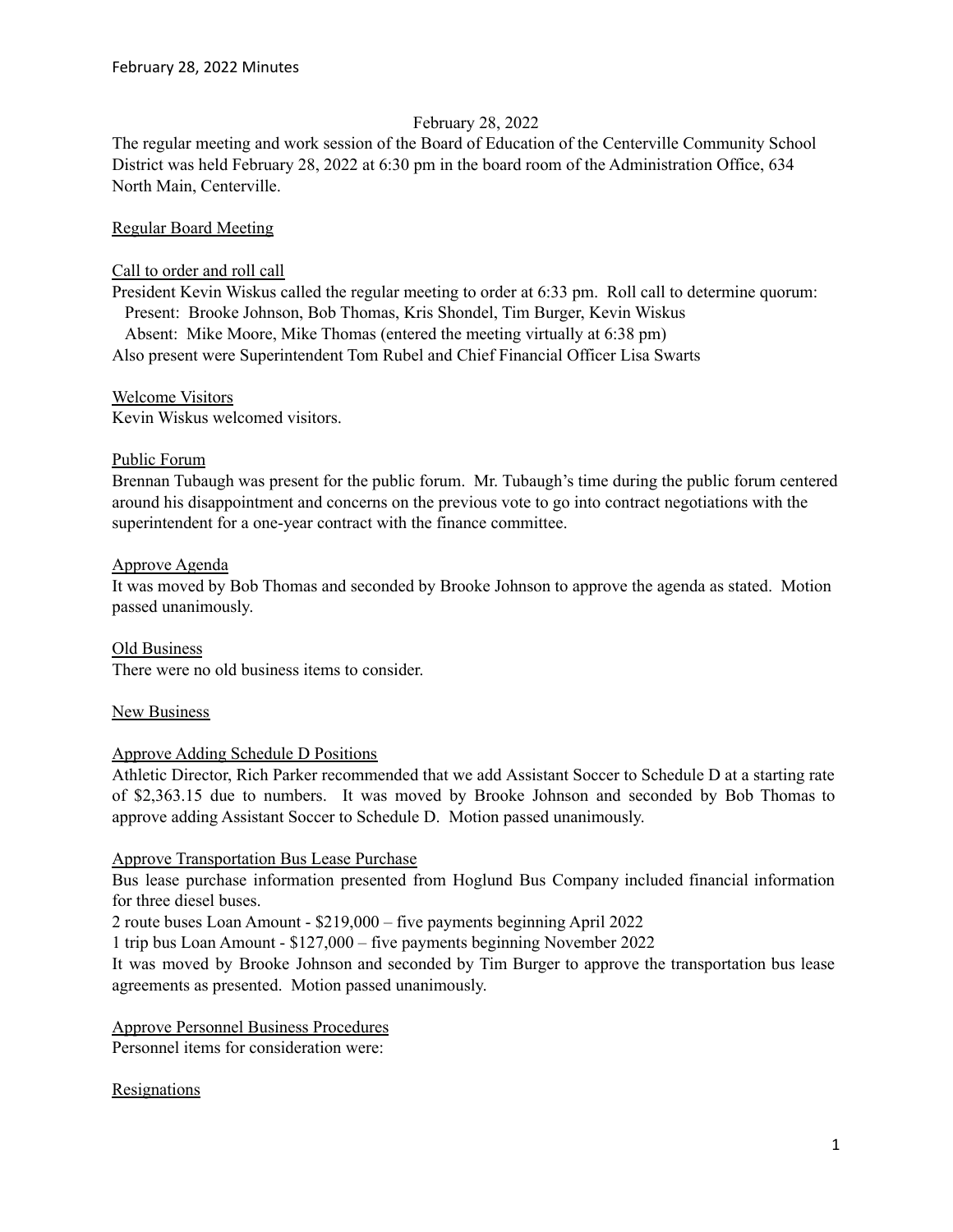1. Emma Griffin – Resigning from Transportation Secretary and Accounts Payable effective Mar 1, 2022.

2. Madison Moorman – Resigning from  $8<sup>th</sup>$  Grade Science Teacher effective at the end of the 2021-22 contract year.

3. Shawna Lewellen – Resigning from Elementary Art Teacher effective immediately.

4. Taylor Lawson – Resigning from Asst. Girls' Basketball Coach effective immediately.

5. Jeff Moore – Resigning from Asst. Girls' Basketball Coach effective immediately.

6. Kristina Gibson – Resigning from Sp. Ed. Aide Specific at Lakeview Elem, effective Feb. 21, 2022.

7. Madison Bratz – Resigning from Sp. Ed. teacher at Howar Middle School effective at the end of the 2021-22 contract year.

# **Transfers**

1. Krystal Bronson – Transfer from CHS Nurse to Lakeview Nurse, replacing Denise Howe, effective at the start of the 2022-23 contract year.

2. Tynne Sulser – Transfer from 3<sup>rd</sup> Grade Teacher at Lakeview Elem. to Title I teacher at Lakeview Elem, replacing Kym Caylor, effective at the start of the 2022-23 contract year.

### Employment/Contracts

1. Robin Houck – Sp. Ed. Aide Specific at CHS, Level II, Step 1, \$12.17/hour, 7.5 hours/day, replacing Ashley Ross, effective Feb. 9, 2022.

2. Madison Moorman – Asst. Boys' Soccer Coach – Step 1, \$2,363.15, beginning March 14, 2022, new position.

3. Taylor Lawson – Asst. Girls' Soccer Coach – Step 1, \$2,363.15, beginning March 14, 2022, new position.

4. Sarah Conrad – Elem Art Teacher, B.A. 12, Step. 11, \$TBD, replacing Shawna Lewellen, effective at the start of the 2022-23 contract year.

5. Emily Moorman – Howar M.S. Guidance secretary, Level I, Step 6, \$13.05/hour effective March 10, 2022, replacing Crystal Cunningham.

6. Heather Belloma – Sp. Ed. Aide Specific at Lakeview, Level II, Step 6, \$13.67/hour, effective March 14, 2022, replacing Skyler Morrison.

7. Mary Oden – Sp. Ed. Aide Specific at Lakeview, Level II, Step 6, \$13.67/hour, effective March 1, 2022, replacing Nyrobi McIntire.

8. Jessica Ott – 4<sup>th</sup> Grade at Lakeview, MA Step 6, Rate of Pay TBD by Negotiations, replacing Mallory Denny, effective 2022-23 school year.

8. Tara Terrones – 3-12 Talented and Gifted, MA+24 Step 16, Rate of Pay TBD by Negotiations, replacing Taylor Wussow, effective 2022-23 school year.

9. Lynnette Lemen – Business Operations/Human Resources Specialist, \$42,500 (prorated 77 days \$12,538.68), new position with .5 FTE of Emma Griffin position.

It was moved by Brooke Johnson and seconded by Tim Kaster to approve all personnel items as presented. Motion passed unanimously.

# Adjourn

It was moved by Brooke Johnson and seconded by Tim Burger to adjourn the regular meeting at 6:46 pm. Motion passed unanimously.

### Work Session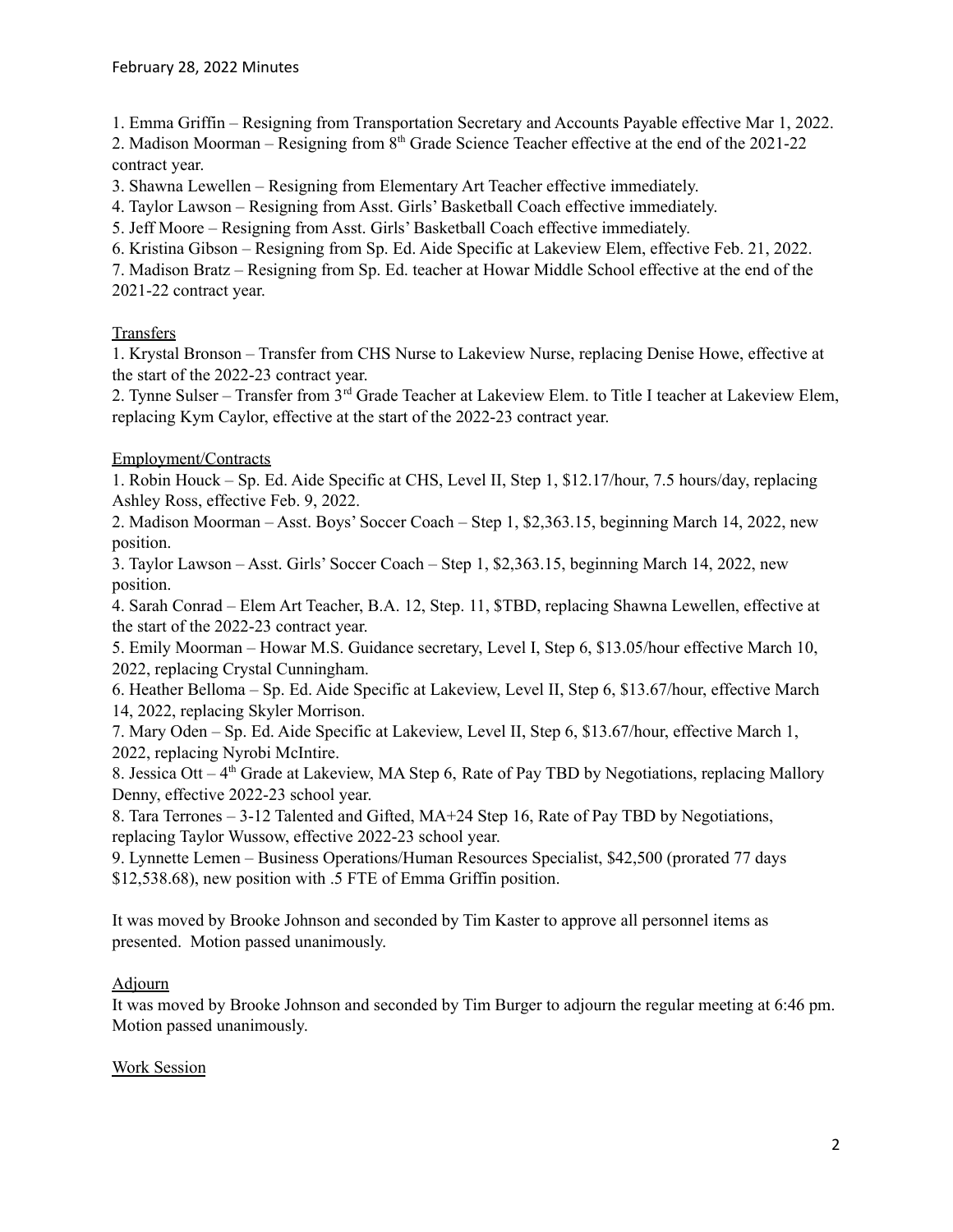Call to order and roll call

President Kevin Wiskus called the work session to order at 6:46 pm. Roll call to determine quorum: Present: Brooke Johnson, Mike Thomas(virtual), Bob Thomas, Kris Shondel, Tim Burger, Kevin Wiskus

Absent: Mike Moore

Also present were Superintendent Tom Rubel and Chief Financial Officer Lisa Swarts

Welcome Visitors Kevin Wiskus welcomed visitors.

Public Forum There were no public comments.

### Approve Agenda

It was moved by Tim Burger and seconded by Brooke Johnson to approve the agenda as stated. Motion passed unanimously.

# Work Session

Student Achievement – Iowa School Performance Profile

Rhonda Raskie explained and presented what the Iowa School Performance Profile is. Under ESSA (Every Student Succeeds Act) states must develop plans for accountability and support, set achievement goals, identify schools that need support, and publish school report cards.

Each principal reported out on their building's information including what we are doing well as well as plans for improvement.

Howar Middle School and Lakeview are both targeted buildings and will receive support in funding for that status.

# 2022-23 Budget Discussion

Lisa Swarts led a preliminary discussion. Items touched on were:

- 1. Budget timelines action by the board and public hearing on April 11, 2022 at 6:30 pm. Due to county auditor by April  $15<sup>th</sup>$ .
- 2. More discussions with Finance Committee on March 14<sup>th</sup> and then presentation to the board on March 14<sup>th</sup> as well.
- 3. Supplemental State Aid has been set at 2.5%. New money of \$98,130, FY2023 District cost per pupil, \$7,437.
- 4. Valuations higher increase compared to last year. Still discussing with County Assessor and consultants on if these numbers are correct.
- 5. No longer able to do a cash reserve levy due to fund balances.
- 6. Resources and requirements presented at March meeting.
- 7. Pre-levy resolution at the March meeting for the \$2,000,000 of the General Obligation bonds will bring debt service levy up to the \$2.70.
- 8. More discussions with Finance Committee about Management Levy for recommendation.

### Administrator Reports

Principals provided written administrator reports with normal focus on topics of: Student Achievement, Programs and Culture, Professional Development and Training, and Families and Community.